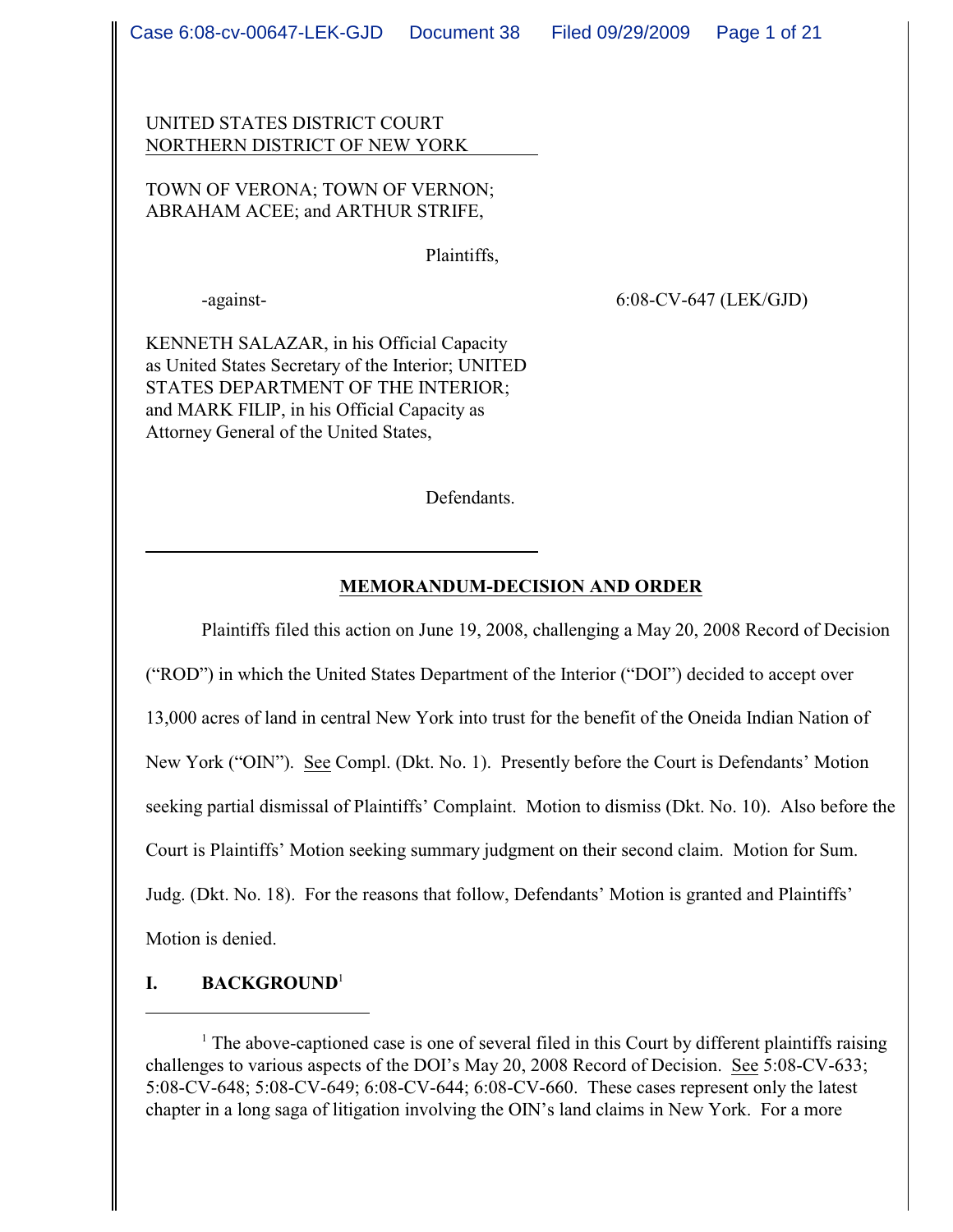On April 4, 2005, the OIN submitted a fee-to-trust request to the DOI's Bureau of Indian Affairs ("BIA") requesting that the Secretary of the Interior (the "Secretary") take approximately 17,370 acres into trust on behalf of the OIN. ROD at 2, 6 (Dkt. No. 1, Ex. A); see Compl. ¶¶ 38-39. The request included land located in the Towns of Verona and Vernon, New York. Compl. ¶ 1. Pursuant to the National Environmental Policy Act ("NEPA"), 42 U.S.C. §§ 4321 et seq., the DOI issued a draft Environmental Impact Statement ("EIS") regarding the proposed fee-to-trust request on November 24, 2006. ROD at 2, 6; Compl. ¶ 44. Public comments were solicited until February 22, 2007, and public hearings were held on December 14, 2006 and February 6, 2007. ROD at 2, 6; Compl. ¶ 45. The DOI issued its final EIS on February 22, 2008. ROD at 2, 7; Compl. ¶ 45. On May 20, 2008, "based on the Department's review of the Draft EIS, the Final EIS, comments received from the public, Federal agencies, State agencies, local governmental entities, and potentially affected Indian tribes, and the applicable statutory and regulatory criteria for acquiring title to lands in trust status[,]" the DOI issued its Determination to acquire approximately 13,003.89 acres in trust for the OIN. ROD at 2.

In their Complaint, Plaintiffs challenge the DOI's May 20, 2008 ROD, alleging violations of, *inter alia*, the Tenth Amendment; the land into trust provision of the Indian Reorganization Act ("IRA"), 25 U.S.C. § 465 ("Section 465"); and the Indian Gaming Regulatory Act ("IGRA"). See

detailed historical background of the OIN and this litigation, see, for example, the Supreme Court's opinion in City of Sherill, New York v. Oneida Indian Nation of New York ("Sherill"), 544 U.S. 197 (2005); the Second Circuit's opinion in Oneida Indian Nation of New York v. City of Sherill, New York ("Oneida Indian Nation"), 337 F.3d 139 (2d Cir. 2003) (reversed by the Supreme Court in Sherill); or this Court's opinions in Oneida Indian Nation of New York v. New York, 500 F. Supp. 2d 128 (N.D.N.Y. 2007) and Oneida Indian Nation of New York v. New York, 194 F. Supp. 2d 104 (N.D.N.Y. 2002).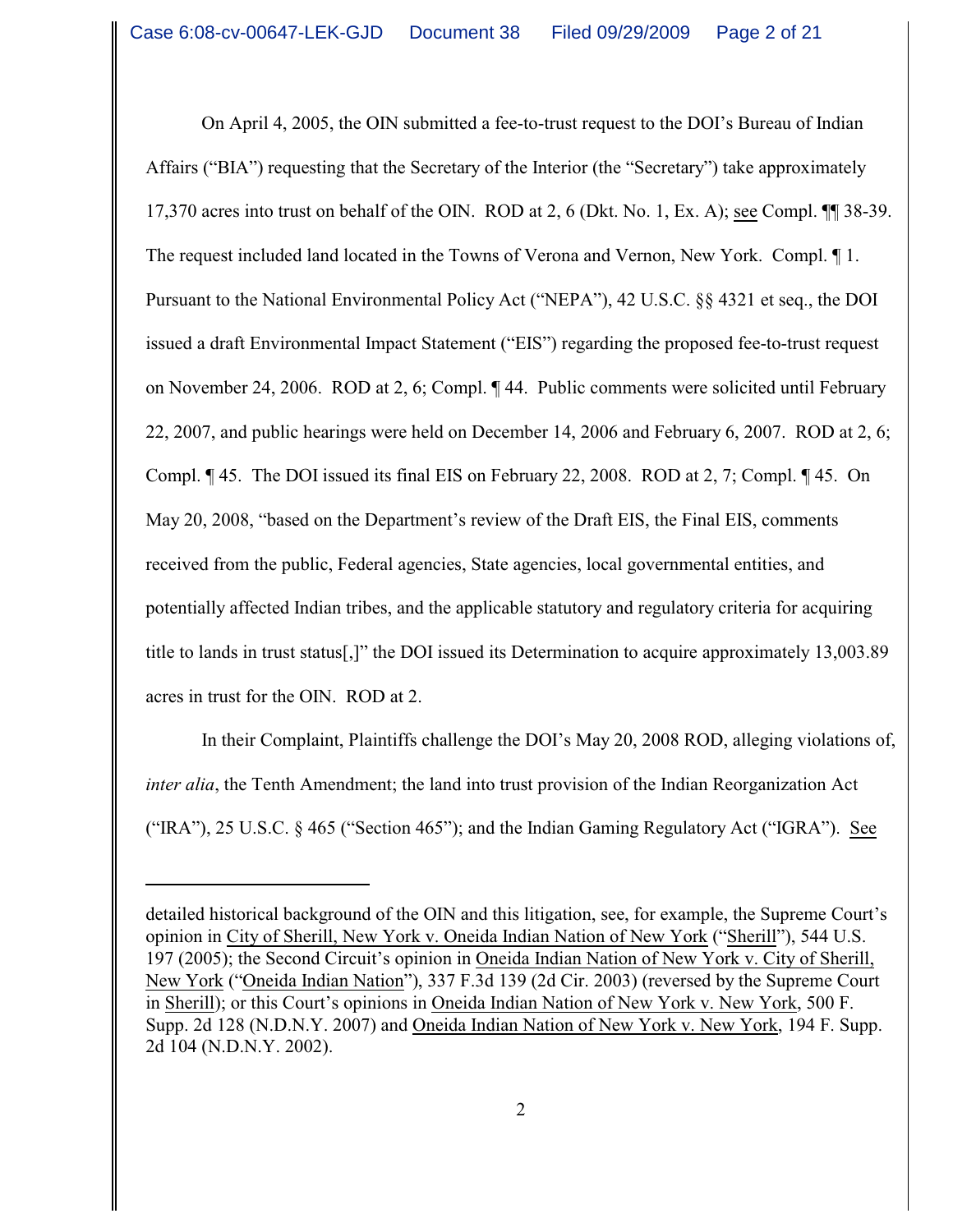generally Compl. Plaintiffs invoke federal jurisdiction pursuant to, *inter alia*, the Administrative Procedure Act ("APA"), 5 U.S.C.  $\S$  702. Id.  $\P$  11. Plaintiffs seek a declaratory judgment that the Defendants' actions were illegal, null and void, and a permanent injunction prohibiting implementation of the May 20, 2008 ROD. See id.

On September 22, 2008, Defendants filed the pending Motion of partial dismissal. Dkt. No. 10. On November 18, 2008, Plaintiffs filed the pending Motion seeking summary judgment with respect to their Second Claim. Dkt. No. 18.

#### **II. DEFENDANTS' MOTION TO DISMISS**

#### **A. Standard of Review**

To survive a motion to dismiss pursuant to Federal Rule of Civil Procedure 12(b)(6), "a complaint must contain sufficient factual matter, accepted as true, to 'state a claim to relief that is plausible on its face." Ashcroft v. Iqbal, U.S. , 129 S. Ct. 1937, 1949 (2009) (quoting Bell Atlantic Corp. v. Twombly, 550 U.S. 544, 570 (2007)). When considering a motion to dismiss pursuant to Rule 12(b)(6), a district court must accept the allegations made by the non-moving party as true and "draw all inferences in the light most favorable" to the non-moving party. In re NYSE Specialists Securities Litigation, 503 F.3d 89, 95 (2d Cir. 2007). "The movant's burden is very substantial, as '[t]he issue is not whether a plaintiff is likely to prevail ultimately, but whether the claimant is entitled to offer evidence to support the claims.'" Log On America, Inc. v. Promethean Asset Mgmt. L.L.C., 223 F. Supp. 2d 435, 441 (S.D.N.Y. 2001) (quoting Gant v. Wallingford Bd. of Educ., 69 F.3d 669, 673 (2d Cir. 1995) (internal quotation and citations omitted)).

Pursuant to Federal Rule of Civil Procedure 12(b)(1), "[a] case is properly dismissed for lack of subject matter jurisdiction . . . when the district court lacks the statutory or constitutional power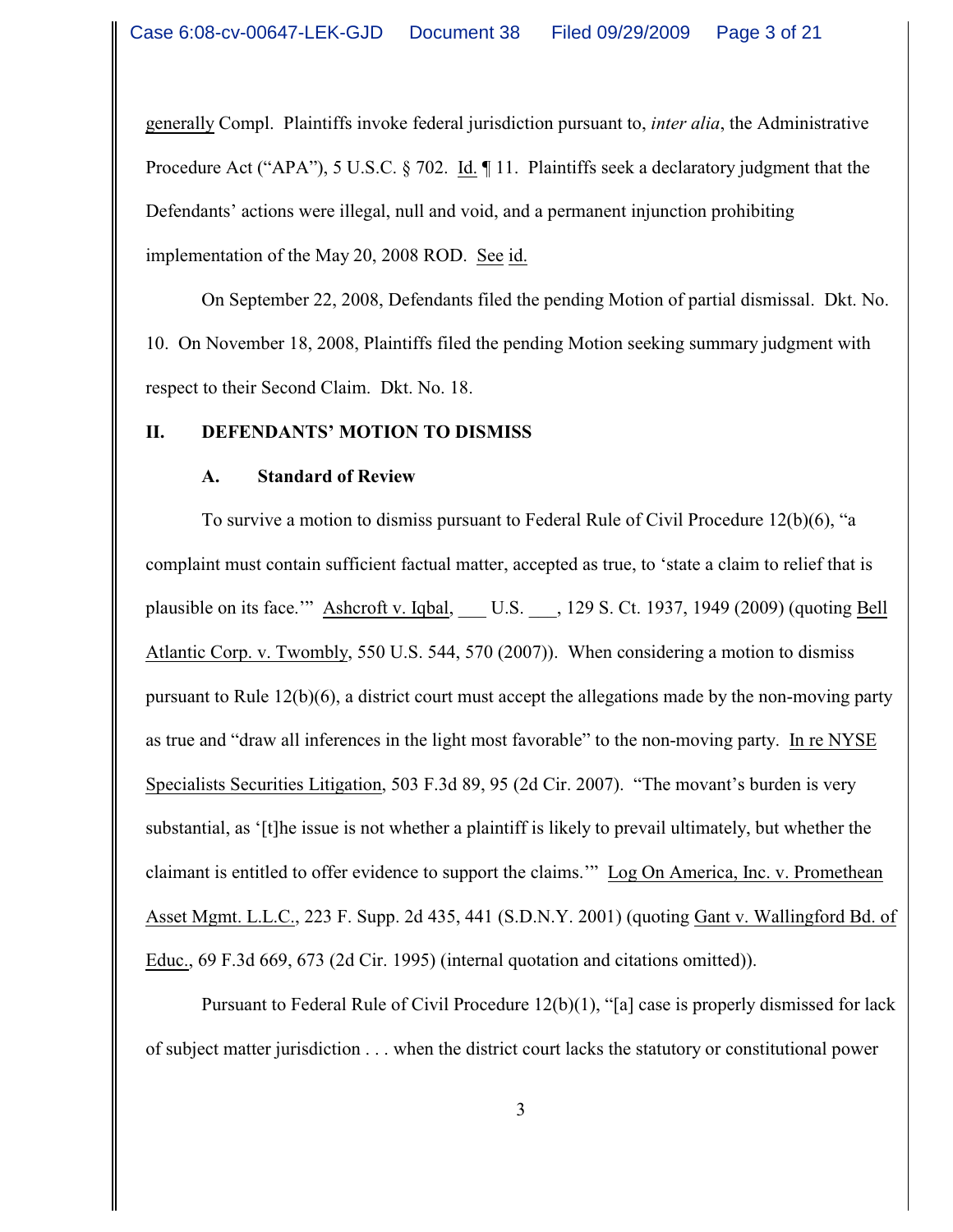to adjudicate it." Makarova v. United States, 201 F.3d 110, 113 (2d Cir. 2000) (citing FED. R. CIV. P.  $12(b)(1)$ . "A plaintiff asserting subject matter jurisdiction has the burden of proving by a preponderance of the evidence that it exists." Makarova, 201 F.3d at 113 (citing Malik v. Meissner, 82 F.3d 560, 562 (2d Cir. 1996)). In reviewing a motion to dismiss for lack of subject matter iurisdiction, a court "'must accept as true all material facts alleged in the complaint and draw all reasonable inferences in the plaintiff's favor.'" Sharkey v. Quarantillo, 541 F.3d 75, 83 (2d Cir. 2008) (quoting Merritt v. Shuttle, Inc., 245 F.3d 182, 186 (2d Cir. 2001)). A defendant's challenge to a plaintiff's constitutional standing to sue is properly brought under Rule 12(b)(1). See Alliance for Environmental Renewal, Inc. v. Pyramid Crossgates Co., 436 F.3d 82, 89 n.6 (2d Cir. 2006) ("Although we have noted that standing challenges have sometimes been brought under Rule 12(b)(6), as well as Rule  $12(b)(1)$ ... the proper procedural route is a motion under Rule  $12(b)(1)$ .") (internal citations omitted).

## **B. Tenth Amendment**

In their First Claim, Plaintiffs allege that Section  $465<sup>2</sup>$  as applied, violates the Tenth

\*\*\* Title to any lands or rights acquired pursuant to this Act or the Act of July 28, 1955 (69 Stat. 392), as amended (25 U.S.C. 608 et seq.) shall be taken in the name of the United States in trust for the Indian tribe or individual Indian for which the land is acquired, and such lands or rights shall be exempt from State and local taxation.

25 U.S.C. § 465.

 $\frac{1}{2}$  Section 465 provides, in relevant part, that:

The Secretary of the Interior is authorized, in his discretion, to acquire, through purchase, relinquishment, gift, exchange, or assignment, any interest in lands, water rights, or surface rights to lands, within or without existing reservations, including trust or otherwise restricted allotments, whether the allottee be living or deceased, for the purpose of providing land for Indians.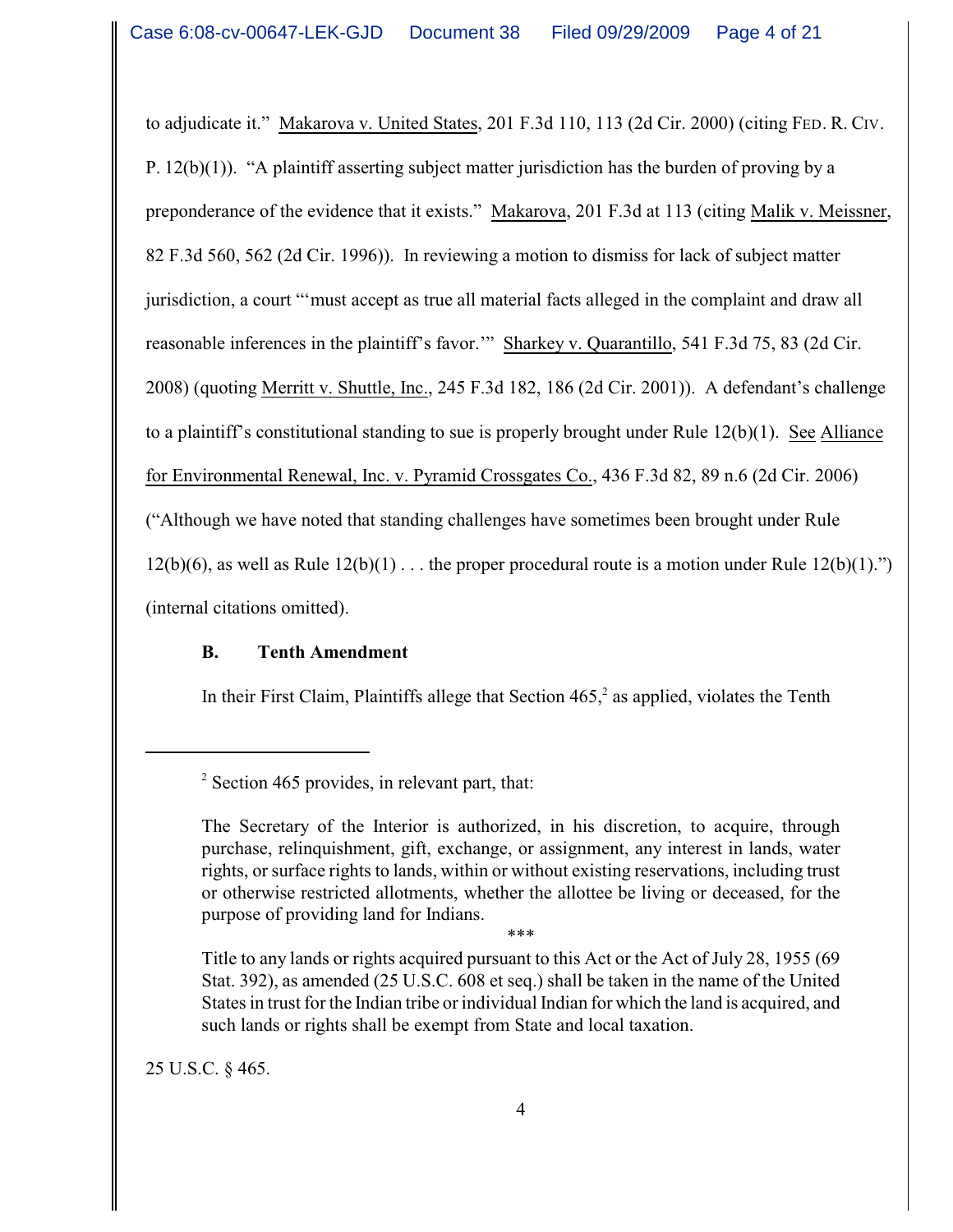Amendment. See Compl.  $\P$  62-71. Plaintiffs contend that "[p] rinciples of state sovereignty, implicit throughout the Constitution and explicit in the Tenth Amendment," prohibit the federal government from "commandeer[ing] thousands of acres of settled land from the jurisdiction of the State without its consent for the purpose of creating a sovereign Indian enclave." Pls.' Mem. in Opp'n at 14 (Dkt. No. 17). Defendants contend that Plaintiffs lack standing to raise a Tenth Amendment claim, and that Plaintiffs' Tenth Amendment claim fails to state a claim upon which relief can be granted. See Motion to dismiss.

The Tenth Amendment provides that "[t]he powers not delegated to the United States by the Constitution, nor prohibited by it to the States, are reserved to the States respectively, or to the people." U.S. CONST. amend. X. "If a power is delegated to Congress in the Constitution, the Tenth Amendment expressly disclaims any reservation of that power to the States; if a power is an attribute of state sovereignty reserved by the Tenth Amendment, it is necessarily a power the Constitution has not conferred on Congress." New York v. United States, 505 U.S. 144, 156 (1992) (citations omitted).

Plaintiffs' Tenth Amendment claim must be dismissed, as Section 465 represents a valid exercise of congressional authority pursuant to the Indian Commerce Clause.<sup>3</sup> Pursuant to the

<sup>&</sup>lt;sup>3</sup> Plaintiffs' Tenth Amendment claim has been addressed only sparingly by other courts. In Carcieri v. Kempthorne, 497 F.3d 15 (1st Cir. 2007) (en banc) (reversed on other grounds), the State of Rhode Island and associated plaintiffs challenged the DOI's decision to accept a 31-acre parcel of land into trust for an Indian Tribe. The plaintiffs brought numerous statutory and constitutional claims, including a Tenth Amendment challenge. The First Circuit affirmed the District Court's grant of summary judgment for the DOI on all claims. As to the Tenth Amendment claim, the First Circuit held that "[b]ecause Congress has plenary authority to regulate Indian affairs, section 465 of the IRA does not offend the Tenth Amendment." 497 F.3d at 40 (citation omitted). The plaintiffs petitioned for certiori on various grounds, but not on the Tenth Amendment claim. In Carcieri v. Salazar, U.S.  $\ldots$ , 129 S. Ct. 1058 (2009), the Supreme Court reversed the First Circuit on statutory grounds.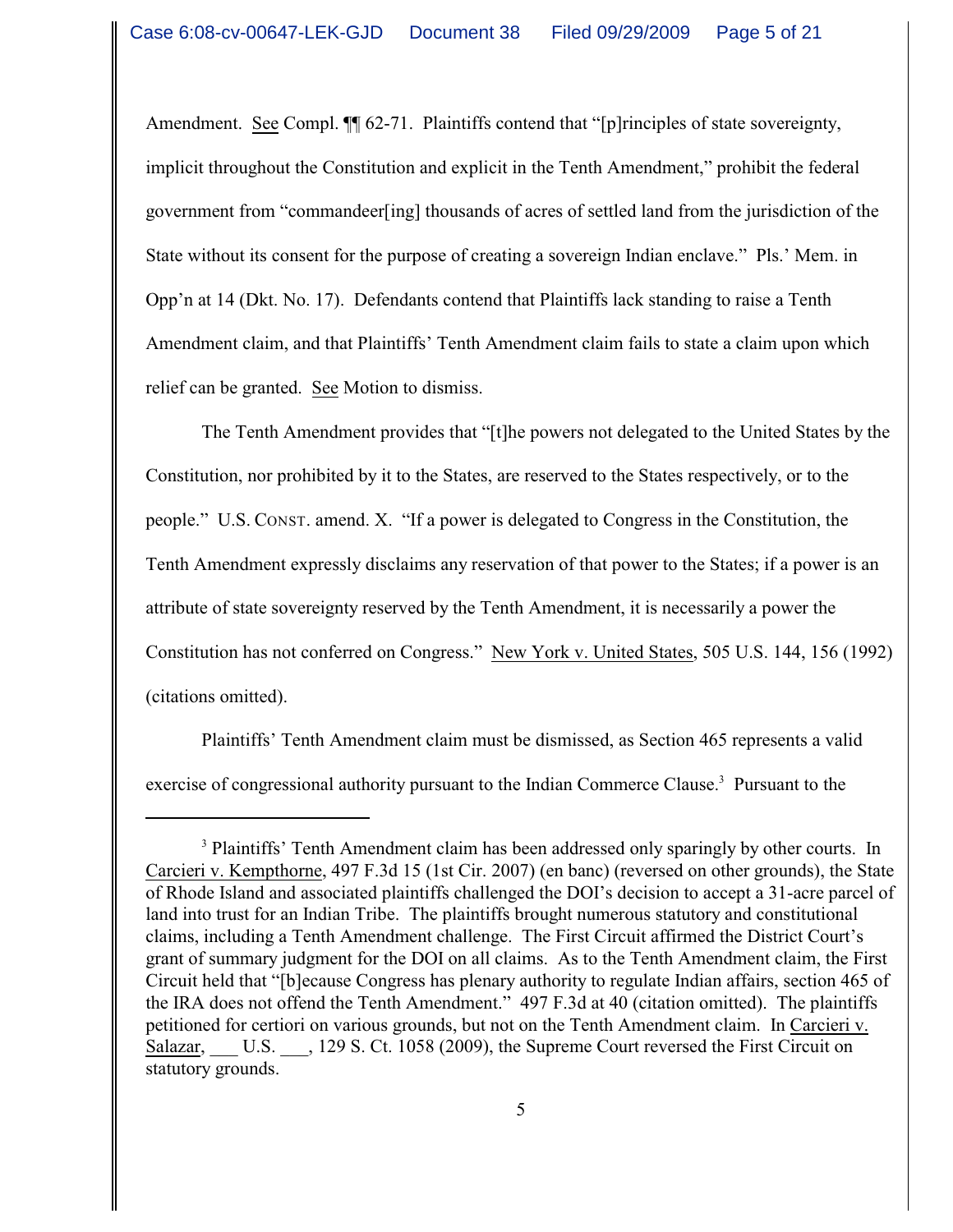Indian Commerce Clause, Congress has the power "[t]o regulate commerce . . . with the Indian tribes[.]" U.S. CONST. art. I,  $\S$  8, cl. 3. As the Supreme Court has repeatedly noted, Congress possesses plenary authority to legislate in matters involving Indian affairs. See, e.g., United States v. Lara, 541 U.S. 193, 200 (2004) (describing Congress' powers to legislate in respect to Indian matters as "plenary and exclusive"); South Dakota v. Yankton Sioux Tribe, 522 U.S. 329, 343 (1998) ("Congress possesses plenary power over Indian affairs, including the power to modify or eliminate tribal rights."); Cotton Petroleum Corp. v. New Mexico, 490 U.S. 163, 192 (1989) ("[T]he central function of the Indian Commerce Clause is to provide Congress with plenary power to legislate in the field of Indian affairs[.]") (citing Morton v. Mancari, 417 U.S. 535, 551-52 (1974)). "With the adoption of the Constitution, Indian relations became the exclusive province of federal law." County of Oneida v. Oneida Indian Nation of New York, 470 U.S. 226, 234 (1985).

Given the Supreme Court's broad interpretation of the Indian Commerce Clause, the Secretary's determination to take land into trust for the OIN pursuant to Section 465 must be read as a valid exercise of the power delegated to Congress by the Constitution. As the Secretary's authority to take land into trust for Indians springs from powers delegated to Congress in Article I, Section 465, as applied herein, does not implicate the Tenth Amendment. See New York, 505 U.S. at 156.

Plaintiffs also cite to the Enclave Clause in support of their Tenth Amendment claim. See Pls.' Mem. in Opp'n at 14. The Enclave Clause provides that Congress has the power "to exercise exclusive Legislation in all Cases . . . over all Places purchased by the Consent of the Legislature of the State in which the Same shall be, for the Erection of Forts . . . and other needful Buildings[.]" U.S. CONST. art. I, § 8, cl. 17. However, the Enclave Clause is not implicated by the DOI's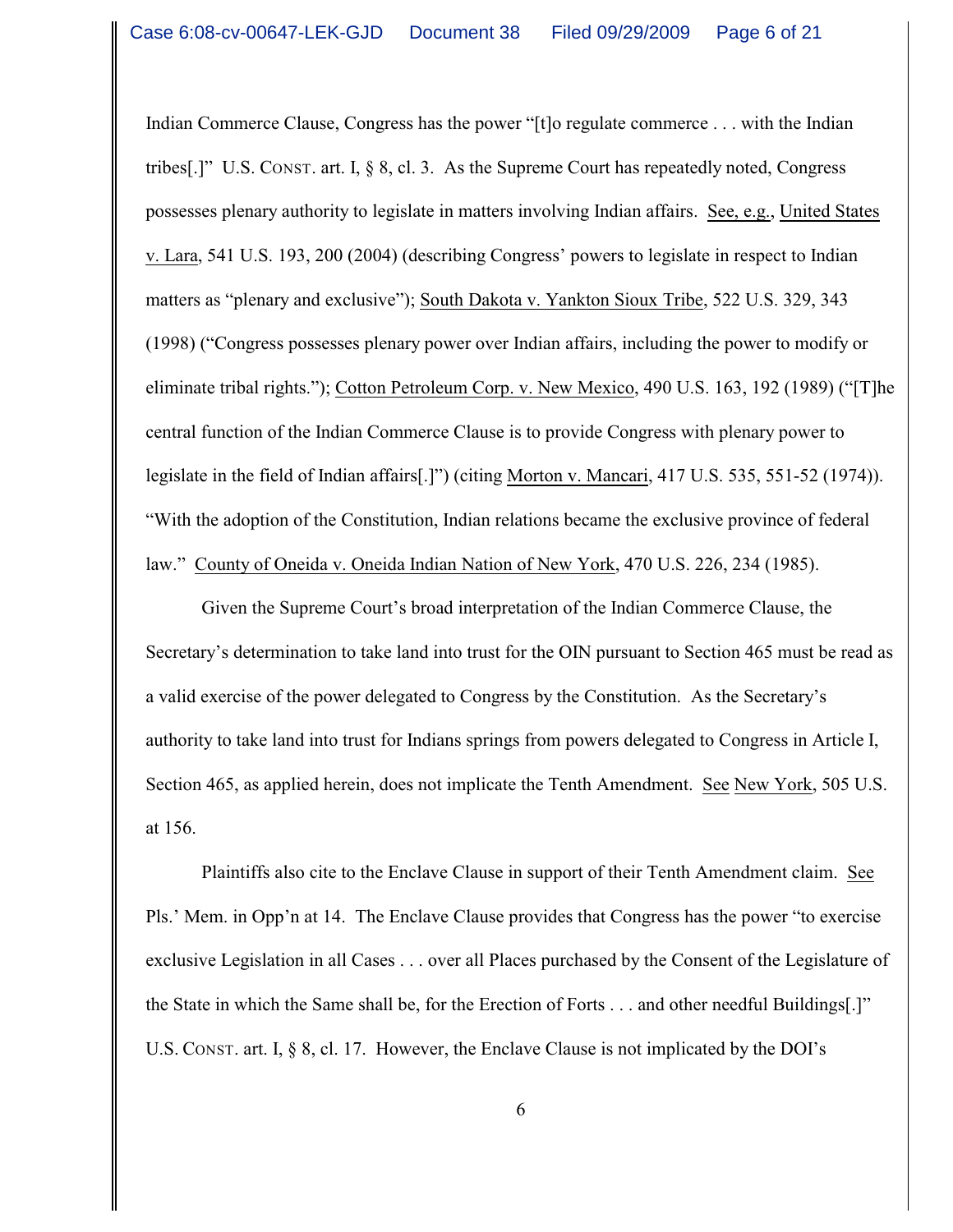accepting land into trust pursuant to Section 465. Accepting land into trust does not amount to exclusive federal jurisdiction over the subject land, as would be required for the Enclave Clause to apply. See, e.g., Nevada v. Hicks, 533 U.S. 353, 361 (2001) ("Our cases make clear that the Indians' right to make their own laws and be governed by them does not exclude all state regulatory authority on the reservation. State sovereignty does not end at a reservation's border.").

Plaintiffs also argue that "New York, as one of the original 13 colonies, stands in a somewhat different position from most other States with respect to this issue of state sovereignty." Pls.' Mem. in Opp'n at 15. However, this argument is without merit, as pursuant to the "'equal footing doctrine,' all States are admitted to the Union with the same attributes of sovereignty . . . as the original 13 States." Minnesota v. Mille Lacs Bank of Chippewa Indians, 526 U.S. 172, 203 (1999) (citing Coyle v. Smith, 221 U.S. 559 (1911)). The authorities cited by Plaintiffs do not support the proposition that the ROD – because it concerns land in one of the original thirteen colonies – runs counter to the Tenth Amendment.

Accordingly, Plaintiffs' Tenth Amendment claim is dismissed.<sup>4</sup>

# **C. Indian Gaming Regulatory Act and the Legality of Gaming at Turning Stone Casino**

In their Third Claim, Plaintiffs allege that the Defendants' decision to take the subject land into trust for the OIN was arbitrary, capricious and an abuse of discretion because, *inter alia*, the

<sup>&</sup>lt;sup>4</sup> As the Court is granting Defendants' Motion to dismiss Plaintiff's Tenth Amendment claim pursuant to Rule 12(b)(6), the Court need not address Defendants' argument that Plaintiffs lack standing to pursue this claim.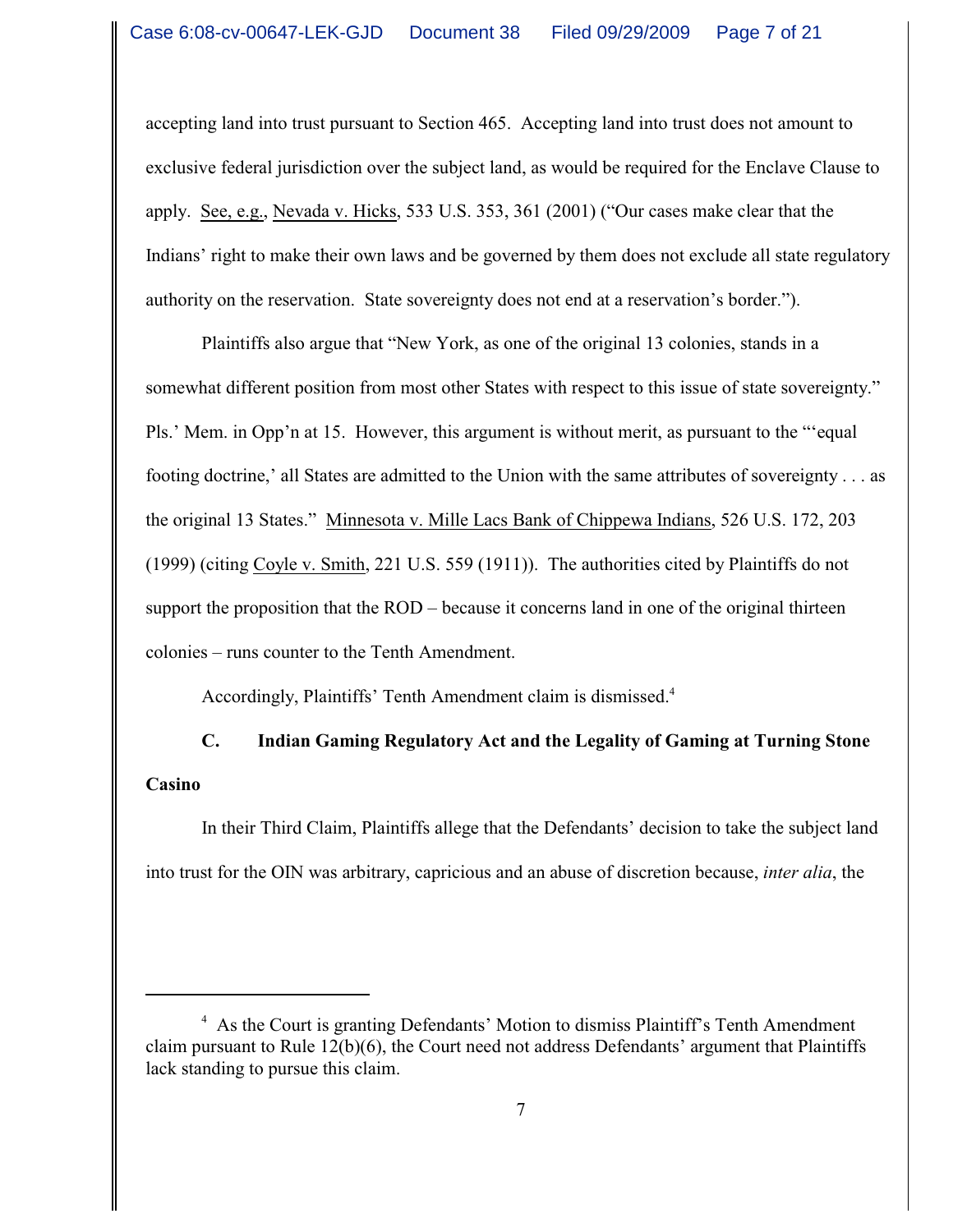operation of the Turning Stone Casino,<sup>5</sup> a Class III gaming<sup> $6$ </sup> facility, is illegal, and the Indian Gaming Regulatory Act ("IGRA"), 25 U.S.C. § 2719 (Section 2719) prohibits gambling on land acquired in trust after IGRA's enactment, and the OIN does not qualify for any of the exceptions to Section 2719. Compl.  $\P$  96-109. Plaintiffs contend that they "neither assert a claim for relief under IGRA nor request an order terminating the illegal gambling operation there." Pls.' Mem. in Opp'n at 17. Instead, Plaintiffs contend that the alleged illegality of gambling at Turning Stone is an element of Plaintiffs' APA claim seeking an order nullifying the Secretary's decision to take 13,000 acres into trust for the OIN. Id.

Defendants argue that Plaintiffs lack standing to challenge the legality of gaming at Turning Stone. See Motion to dismiss. Defendants also argue that because the Turning Stone Casino is situated within the boundaries of the OIN reservation, the Secretary need not comply with 25 U.S.C. § 2719(b)(1)(A) before taking the subject land into trust. See id.

The Court concludes as a matter of law that to the extent Plaintiffs invoke IGRA or otherwise challenge the legality of gaming at Turning Stone Casino, Plaintiff's claims are without merit and must be dismissed. IGRA establishes the requirements for lawful Class III gaming on Indian lands:

1) Class III gaming activities shall be lawful on Indian lands only if such activities are–

 $<sup>5</sup>$  It is undisputed that the ROD includes the land where the Turning Stone Casino is located</sup> and that the Turning Stone Casino is located in Verona, New York. Compl. ¶ 13.

<sup>&</sup>lt;sup>6</sup> Class III gaming is defined in IGRA as "all forms of gaming that are not class I gaming or class II gaming[,]" 25 U.S.C. § 2703(8), and "includes such things as slot machines, casino games, banking card games, dog racing, and lotteries." Seminole Tribe of Florida v. Florida, 517 U.S. 44, 48 (1996).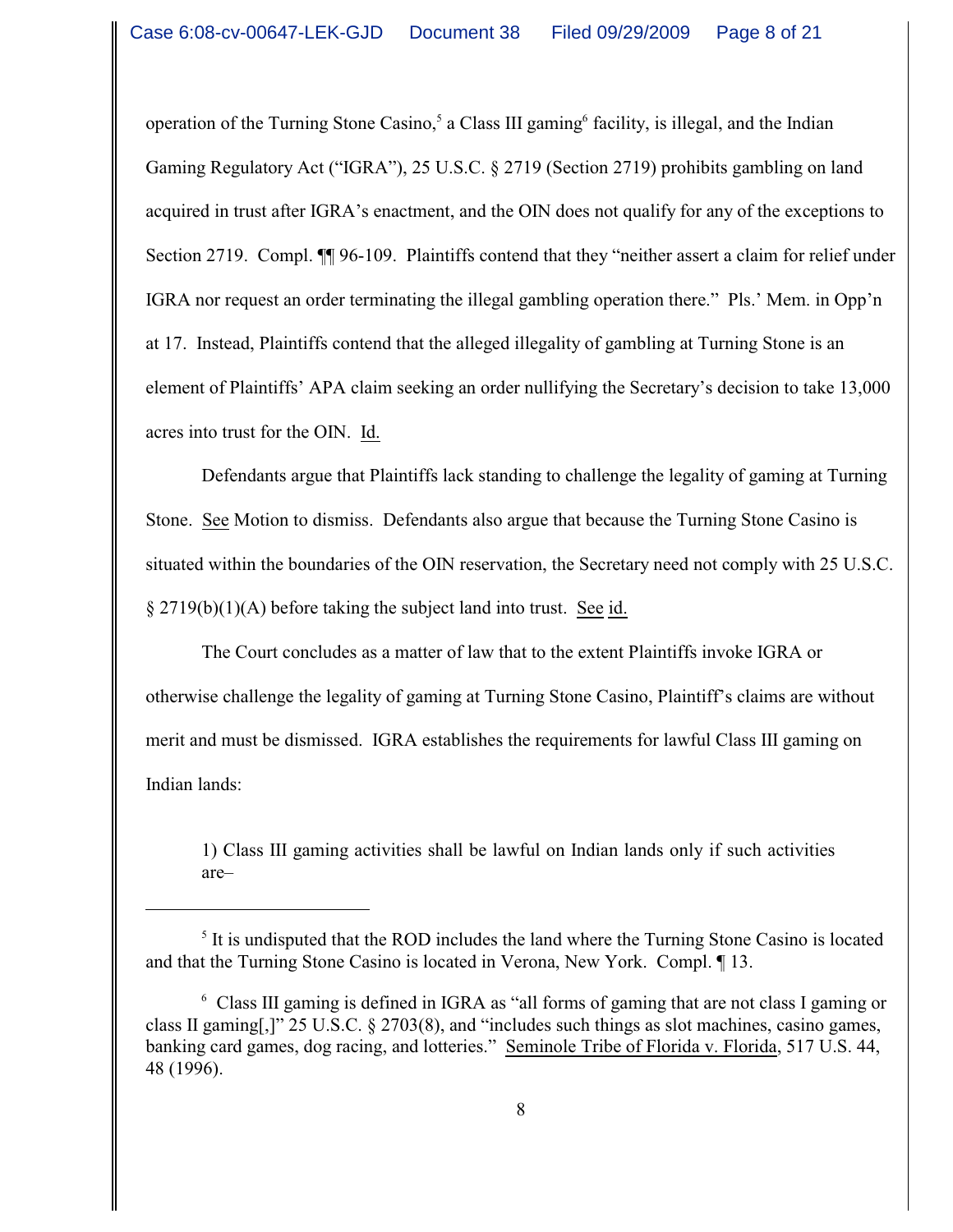(A) authorized by an ordinance or resolution that--

(I) is adopted by the governing body of the Indian tribe having jurisdiction over such lands,

(ii) meets the requirements of subsection (b) of this section, and (iii) is approved by the Chairman,

(B) located in a State that permits such gaming for any purpose by any person, organization, or entity, and

(C) conducted in conformance with a Tribal-State compact entered into by the Indian tribe and the State under paragraph (3) that is in effect.

25 U.S.C. § 2710(d). IGRA defines "Indian lands" as including, *inter alia*, "all lands within

the limits of any Indian reservation.]" 25 U.S.C.  $\S 2703(4)(A)$ .

Plaintiffs contend that the OIN is illegally operating a Class III gaming facility at

Turning Stone Casino because the OIN lacks jurisdiction over the land where the casino is

located, and there is no valid Tribal-State compact. See 25 U.S.C. § 2710(d). However, in

the ROD, the DOI discussed the issue of the legality of gaming at the Turning Stone Casino:

The State of New York and others questioned whether further State approval of Class III gaming at the Turning Stone Resort  $& Casino$  is necessary before the Department may issue this ROD. Since 1993, the Nation has been lawfully conducting Class III gaming at Turning Stone under IGRA. The casino is situated within the Oneida reservation on Indian lands as required by IGRA. See 25 U.S.C. § 2703(4). The casino has been operating pursuant to a gaming compact between the State and the Nation that was approved by the Department in 1993 and that remains in effect. See BIA, Notice of Approved Nation-State Compact, 58 Fed. Reg. 33160 (June 15, 1993). Under the terms of the compact, the Nation exercises "full jurisdiction over and . . . responsibility for Nation Class III gaming operations" at Turning Stone. Nation-State Compact Between the Oneida Indian Nation of New York and the State of New York § 3 (1993); see also id. §§ 5 (law enforcement powers), 12 (protection of health and safety). Thus, no further approvals by the State or the Department are required. . . .

ROD at 8-9. Plaintiffs have failed to show how the alleged illegality of gaming at the

Turning Stone Casino pursuant to IGRA would impair the DOI's statutory authority to take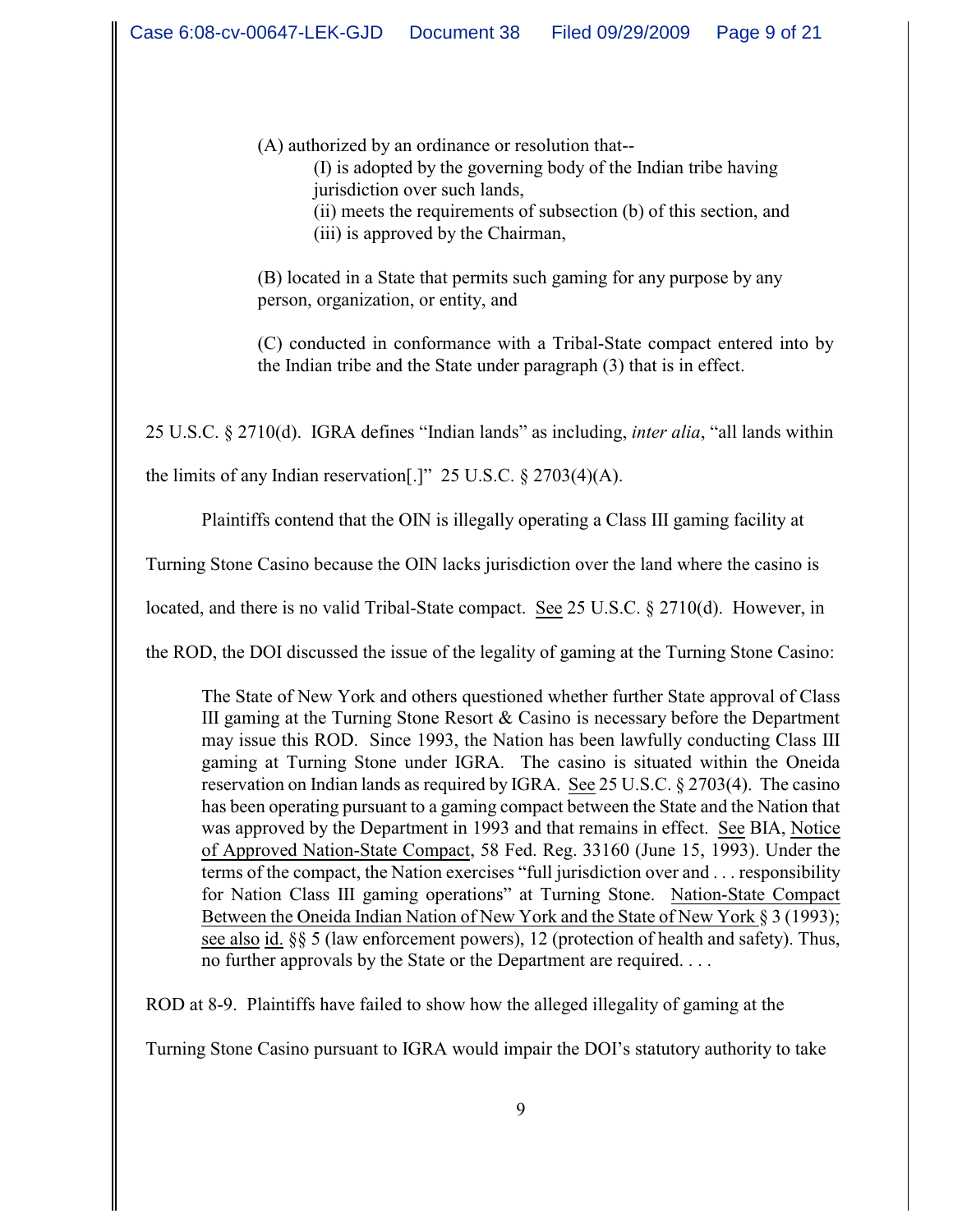land into trust for the OIN pursuant to Section 465 of the IRA. Moreover, the National

Indian Gaming Commission, and not the DOI, is the federal agency tasked with ensuring

compliance with IGRA. See 25 U.S.C. §§ 2705, 2713.

Plaintiffs have also failed to show that the ROD failed to comply with Section 2719

of IGRA. Section 2719 provides, in relevant part, that:

(a) Prohibition on lands acquired in trust by Secretary

Except as provided in subsection (b) of this section, gaming regulated by this chapter shall not be conducted on lands acquired by the Secretary in trust for the benefit of an Indian tribe after October 17, 1988, unless–

(1) such lands are located within or contiguous to the boundaries of the reservation of the Indian tribe on October 17, 1988; or

\* \* \*

(b) Exceptions

(1) Subsection (a) of this section will not apply when–

(A) the Secretary, after consultation with the Indian tribe and appropriate State and local officials, including officials of other nearby Indian tribes, determines that a gaming establishment on newly acquired lands would be in the best interest of the Indian tribe and its members, and would not be detrimental to the surrounding community, but only if the Governor of the State in which the gaming activity is to be conducted concurs in the Secretary's determination; or

\* \* \*

(c) Authority of Secretary not affected

Nothing in this section shall affect or diminish the authority and responsibility of the Secretary to take land into trust.

25 U.S.C. § 2719.

Because the Turning Stone Casino is within the boundaries of the OIN reservation, the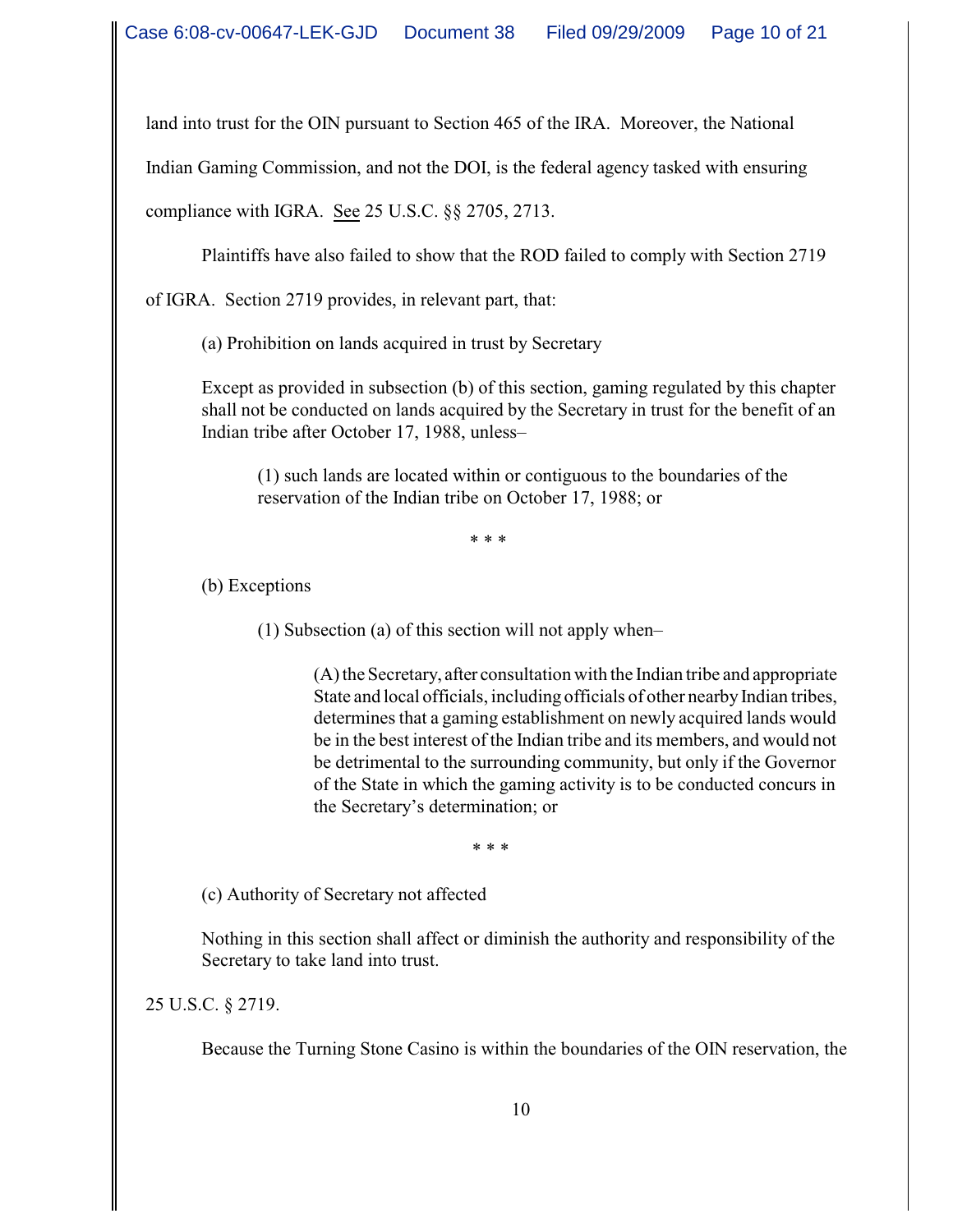procedures required by 25 U.S.C. § 2719(b)(1)(A) do not apply. In Oneida Indian Nation, in a series of consolidated cases, the OIN brought suit against the City of Sherrill and Madison County, New York, alleging that properties once part of the OIN's ancestral land that OIN members had reacquired on the open market were within the OIN reservation and therefore not subject to taxation. The Second Circuit held, *inter alia*, that the OIN reservation, as recognized by the 1794 Treaty of Canandaigua, has never been disestablished, and that therefore the lands were not subject to taxation. 337 F.3d at 160-65, 167; see id. at 165 ("Construing the Buffalo Creek Treaty liberally and resolving, as we must, all ambiguities in the Oneidas' favor, we conclude that neither its text nor the circumstances surrounding its passage and implementation establish a clear congressional purpose to disestablish or diminish the OIN reservation.").

In Sherrill, the Supreme Court reversed and remanded, holding that "'standards of federal Indian Law and federal equity practice' preclude the Tribe from rekindling embers of sovereignty that long ago grew cold." 544 U.S. at 214. The Supreme Court noted how the "long lapse of time, during which the Oneidas did not seek to revive their sovereign control through equitable relief in court, and the attendant dramatic changes in the character of the properties, preclude OIN from gaining the disruptive remedy it now seeks." Sherrill, 544 U.S. at 216-17. However, the Supreme Court noted that it "need not decide today whether, contrary to the Second Circuit's determination, the 1838 Treaty of Buffalo Creek disestablished the Oneida's reservation, as Sherrill argues." 544 U.S. at 216 n.9.

Plaintiffs argue that sovereignty is a distinguishing characteristic of an Indian reservation, and that accordingly the OIN reservation must be considered disestablished because the Supreme Court's decision in Sherrill confirmed that the OIN cannot exercise sovereignty over lands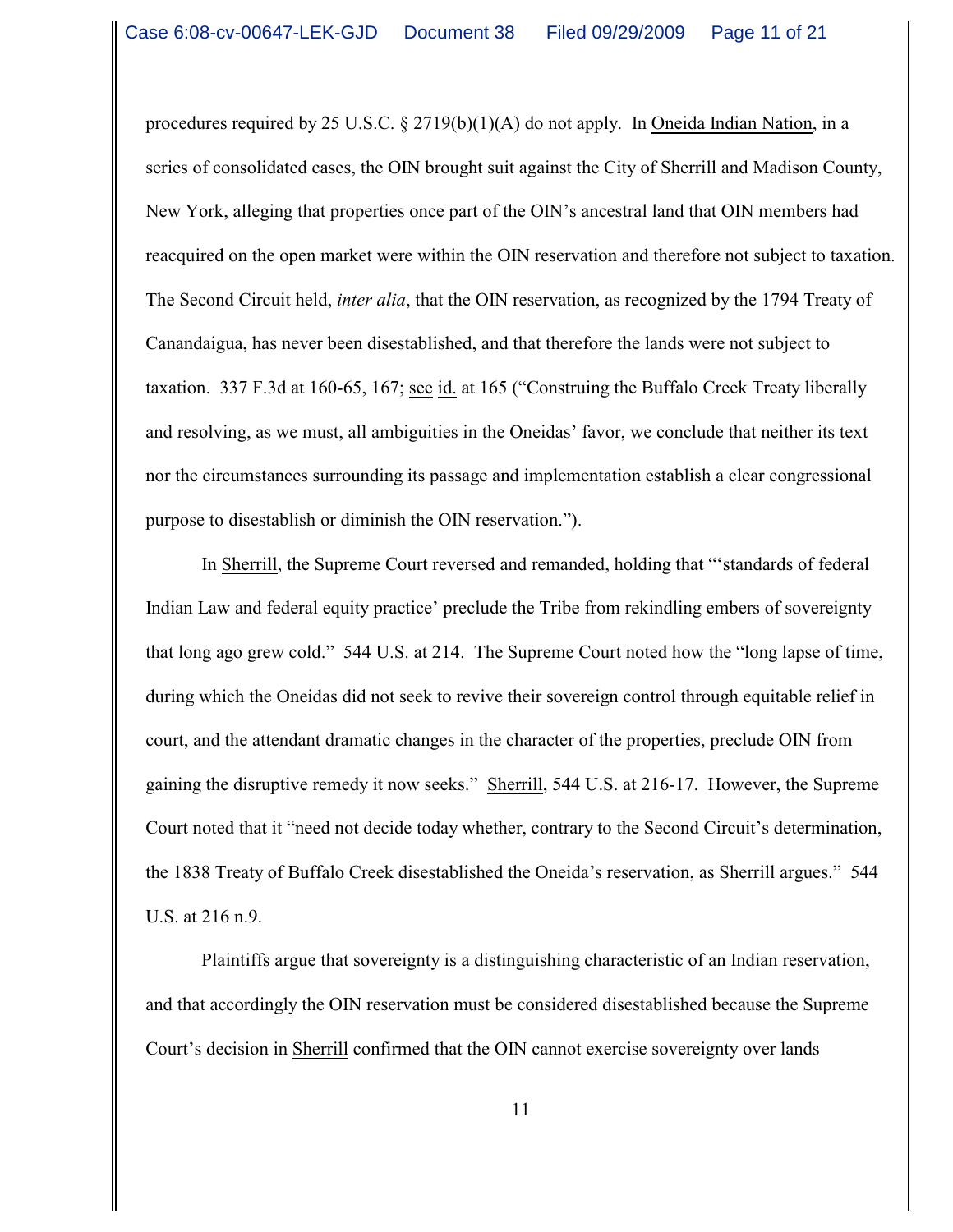reacquired in fee after over a century of non-tribal ownership. However, the Second Circuit's holding in Oneida Indian Nation that the OIN reservation has not been disestablished remains binding precedent on this Court. In Oneida Indian Nation of New York v. Madison County, 401 F. Supp. 2d 219 (N.D.N.Y. 2005) (Hurd, J.), Madison County unsuccessfully argued that relying upon the Second Circuit's holding that the Oneida reservation was not disestablished is contrary to the Supreme Court's decision in Sherrill. Judge Hurd concluded that, because the Supreme Court "explicitly declined to decide whether the Second Circuit erred in determining that the reservation was disestablished . . . the Second Circuit holding that the reservation was not disestablished remains undisturbed." Oneida, 401 F. Supp. 2d at 231.

This Court agrees that the Second Circuit's holding remains good law. In Sherrill, the Supreme Court not only expressly declined to address the Second Circuit's determination that the OIN reservation had not been disestablished, but also noted that "'only Congress can divest a reservation of its land and diminish its boundaries.'" 544 U.S. at 216 n.9 (quoting Solem v. Bartlett, 465 U.S. 463, 470 (1984) (other citations omitted)); see Solem, 465 U.S. at 470 ("Once a block of land is set aside for an Indian Reservation and no matter what happens to the title of individual plots within the area, the entire block retains its reservation status until Congress explicitly indicates otherwise."). Congress has not divested the OIN of its reservation. Therefore, the Turning Stone Casino is "located within or contiguous to the boundaries of the reservation of the Indian tribe on October 17, 1988." 25 U.S.C. § 2719(a). Accordingly, the provisions of 25 U.S.C. § 2719(b)(1)(A) do not apply, and Defendants' Motion to dismiss this claim is granted.

#### **D. Attorney General as Defendant**

Plaintiffs have named the Attorney General of the United States as a Defendant in this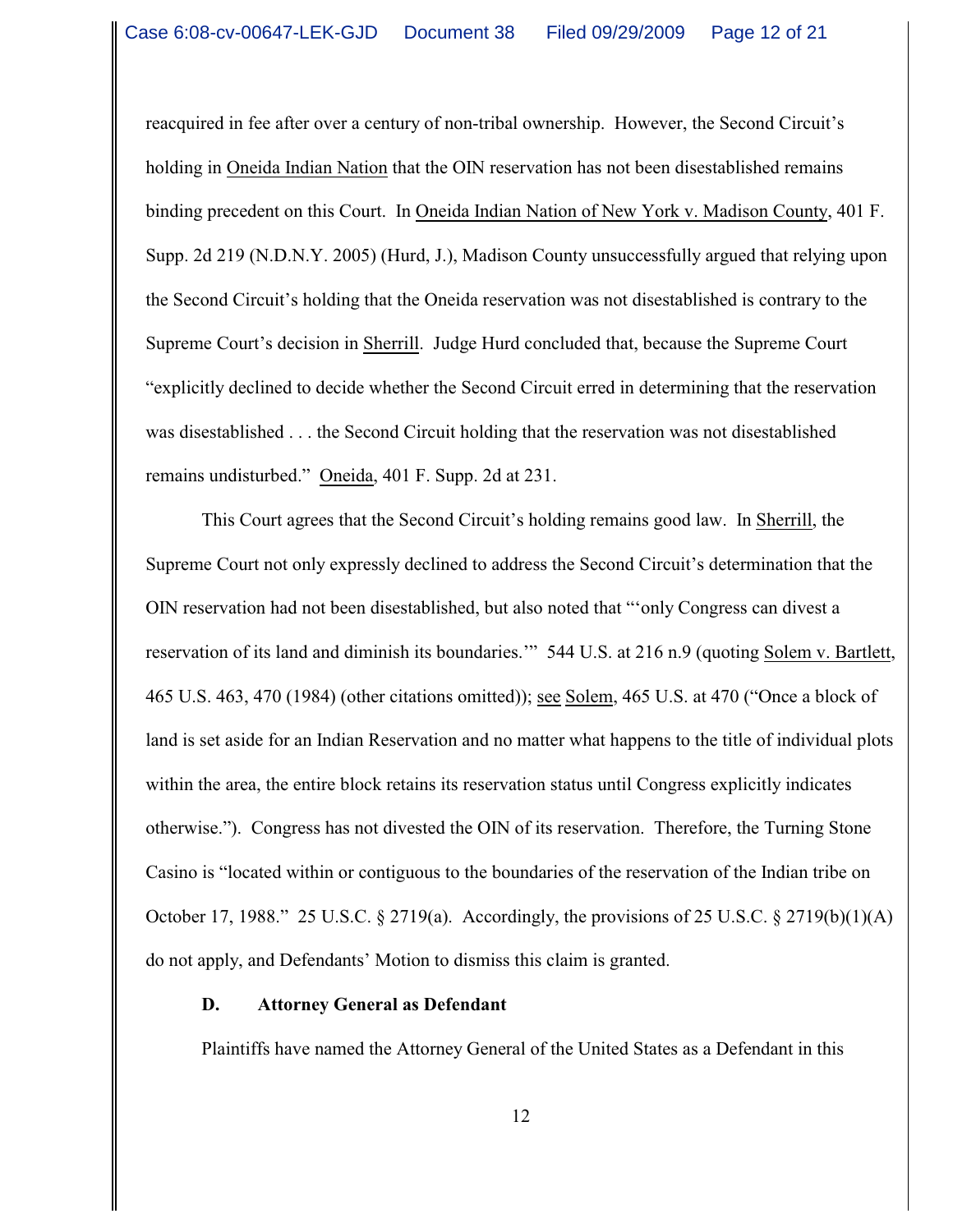action. See generally Compl. Defendants move to dismiss the Attorney General from the case, asserting that no claim has been raised against him and that Plaintiffs have shown no waiver of sovereign immunity that permits a suit against him. See Motion to dismiss.

The Court agrees with Defendants that the Attorney General must be dismissed as a party to these proceedings. The Complaint lists the Attorney General as the official who is responsible for "defending the constitutionality of all statutes enacted by Congress that are challenged in actions such as this[,]" Compl. ¶ 10, but includes no direct allegations regarding the Attorney General's conduct. While Plaintiffs cite to 28 U.S.C. § 2403 in support of their inclusion of the Attorney General as a Defendant, that statutory provision does not provide a basis for the Attorney General to be a proper party to this litigation. The provision provides, in relevant part, that:

In any action, suit or proceeding in a court of the United States to which the United States or any agency, officer or employee thereof is *not* a party, wherein the constitutionality of any Act of Congress affecting the public interest is drawn in question, the court shall certify such fact to the Attorney General, and shall permit the United States to intervene for presentation of evidence, if evidence is otherwise admissible in the case, and for argument on the question of constitutionality.

28 U.S.C. § 2403(a) (emphasis added). The provision is inapplicable here as a federal agency and federal officers are already parties to this action. In any event, the provision would not mandate that the Attorney General be named as a party, but only that the court notify the Attorney General of the action, and permit, but not require, the United States to intervene. See id.

As Plaintiffs have not otherwise demonstrated how the Attorney General was sufficiently involved in the challenged action, i.e. a determination by the DOI, to make the Attorney General a proper party to this action, he is dismissed as a Defendant.

# **III. PLAINTIFFS' MOTION FOR SUMMARY JUDGMENT**

**A. Standard of Review**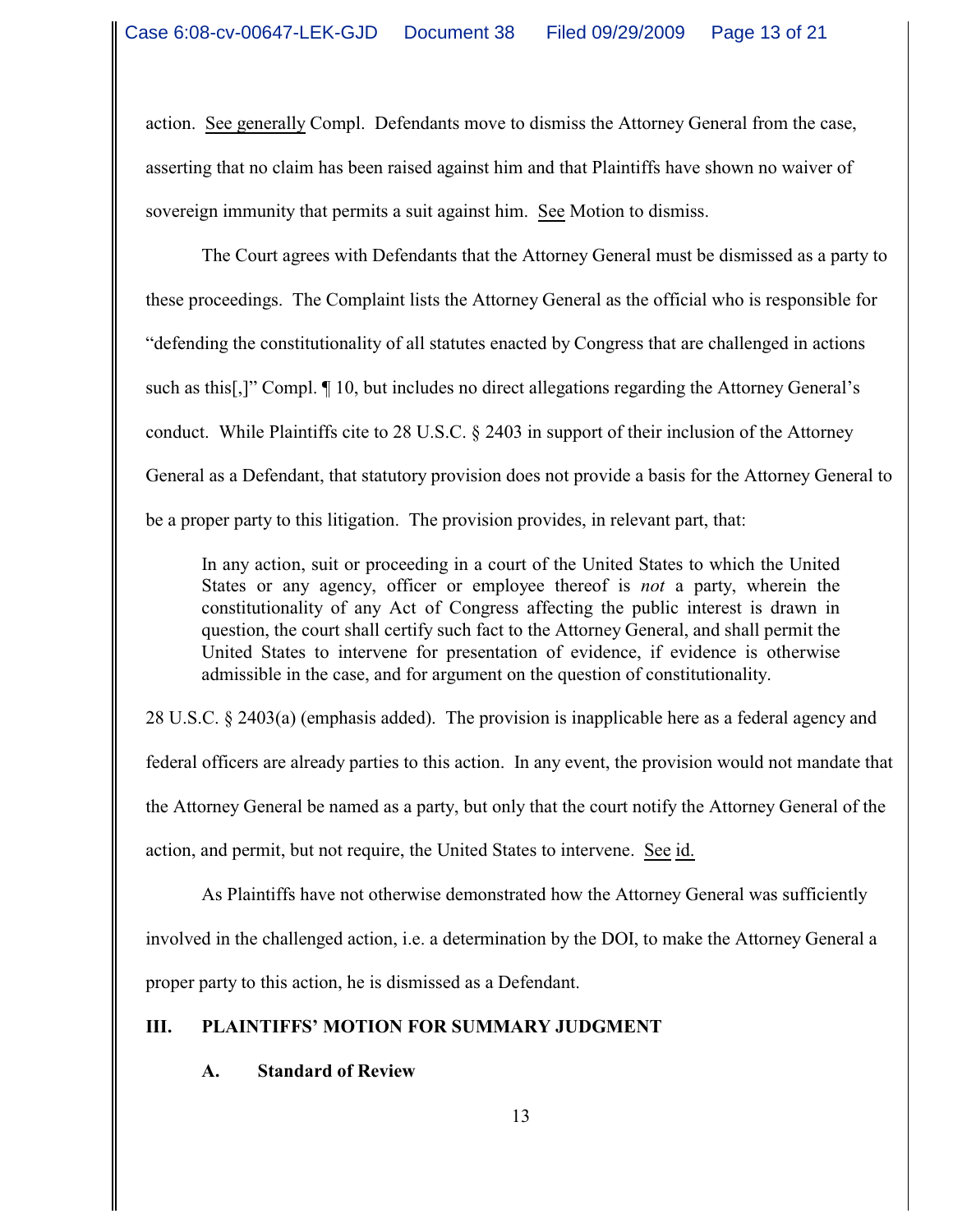Rule 56 of the Federal Rules of Civil Procedure provides that summary judgment is proper when "the pleadings, the discovery and disclosure materials on file, and any affidavits show that there is no genuine issue as to any material fact and that the movant is entitled to judgment as a matter of law." FED. R. CIV. P. 56(c); see Beard v. Banks, 548 U.S. 521, 529 (2006) (citing Celotex Corp. v. Catrett, 477 U.S. 317, 322 (1986)). A court must "'resolve all ambiguities, and credit all factual inferences that could rationally be drawn, in favor of the party opposing summary judgment.'" Brown v. Henderson, 257 F.3d 246, 251 (2d Cir. 2001) (quoting Cifra v. General Electric Co., 252 F.3d 205, 216 (2d Cir. 2001)). "Only disputes over facts that might affect the outcome of the suit under the governing law will properly preclude the entry of summary judgment." Anderson v. Liberty Lobby, Inc., 477 U.S. 242, 248 (1986).

If the moving party meets its initial burden of demonstrating that no genuine issue of material fact exists for trial, the nonmovant "must do more than simply show that there is some metaphysical doubt as to the material facts." Matsushita Elec. Indus. Co. v. Zenith Radio Corp., 475 U.S. 574, 586 (1986) (citations omitted). The nonmovant "must come forth with evidence sufficient to allow a reasonable jury to find in her favor." Brown, 257 F.3d at 251 (citation omitted). The nonmoving party "may not rely merely on allegations or denials in its own pleadings;" bald assertions or conjecture unsupported by evidence are insufficient to overcome a motion for summary judgment. FED. R. CIV. P. 56(e)(2); see also Carey v. Crescenzi, 923 F.2d 18, 21 (2d Cir. 1991); Western World Ins. Co. v. Stack Oil, Inc., 922 F.2d 118, 121 (2d Cir. 1990).

#### **B. Discussion**

Plaintiffs move for summary judgment on their Second Claim on the grounds that there is no statutory authority for the Secretary to take land into trust for the OIN. See generally Mem. in Supp.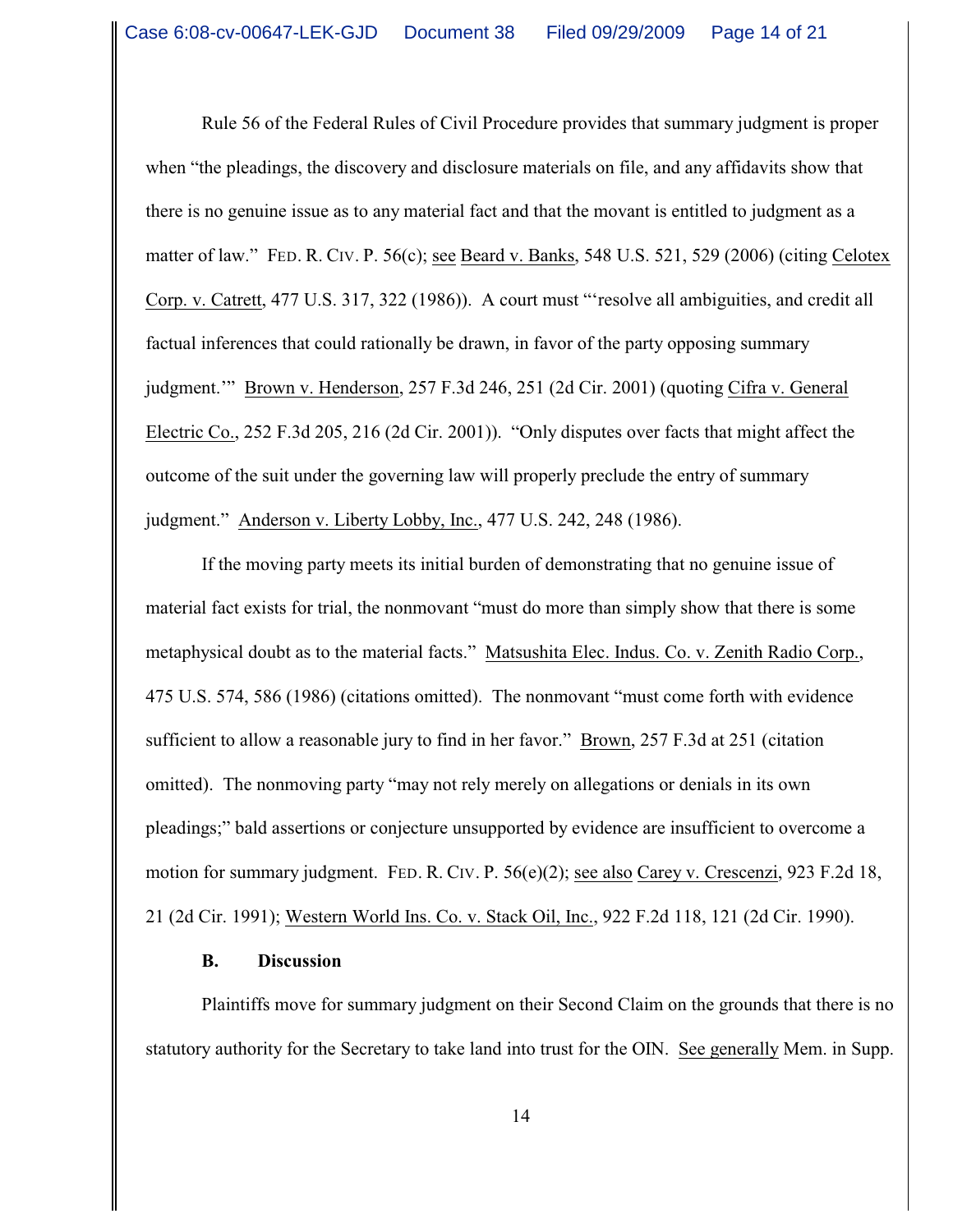(Dkt. No. 18, Attach. 1); Reply (Dkt. No. 34). Specifically, Plaintiffs contend that:

the Indian Reorganization Act ("IRA"), and, in particular 25 U.S.C. § 465, which the Defendant U.S. Secretary of the Interior has invoked as the sole authority for taking land into trust on behalf of the of the Oneida Indian Nation ("Oneidas"), does not apply to the Oneidas because the IRA, by its very terms, applies only to tribes which affirmatively chose via a tribal election to be subject to its terms. The Oneidas, by Defendants' own admission, specifically elected not to be covered by the IRA. While the Defendants have indicated that the Indian Land Consolidation Act of 1983 ("ILCA") nevertheless extended the reach of the IRA to tribes regardless of any such election, Defendants overlook the limited application to the ILCA. That law applies only to tribes for which the United States Holds land in trust, 25 U.S.C.  $\S$  2201(1),<sup>7</sup> and the Oneidas are not such a tribe.

Mem. in Supp. at 4 (internal citations omitted). Defendants dispute Plaintiffs' reading of 25 U.S.C.

§ 2201(1) ("Section 2201(1)") and contend that land can, in fact, be accepted into trust for the OIN

pursuant to Section 465. See generally Defs.' Opp'n to Mot. for Sum. Judg. (Dkt. No. 27). For the

following reasons, this Court finds that there are extant issues of fact which preclude the granting of

summary judgment on this ground.

# **i. Voting to Opt-Out of the IRA**

Plaintiffs contend that the United States lacks the authority to take land into trust for the OIN

pursuant to Section 465 of the IRA because the OIN voted to reject the IRA. Mem. in Supp. at 1.

Plaintiffs rely on section 18 of the IRA, enacted as part of the original IRA in 1934 and codified at

25 U.S.C. § 478 ("Section 478"). Id. It provides:

This Act shall not apply to any reservation wherein a majority of the adult Indians, voting at a special election duly called by the Secretary of the Interior, shall vote against its application. It shall be the duty of the Secretary of the Interior, within one year after June 18, 1934, to call such an election, which election shall be held by secret ballot upon thirty days' notice.

<sup>&</sup>lt;sup>7</sup> Under Section 2201(1), "Indian tribe" or "tribe" means "any Indian tribe, band, group, pueblo, or community for which, or for members of which, the United States holds lands in trust." 25 U.S.C. § 2201(1).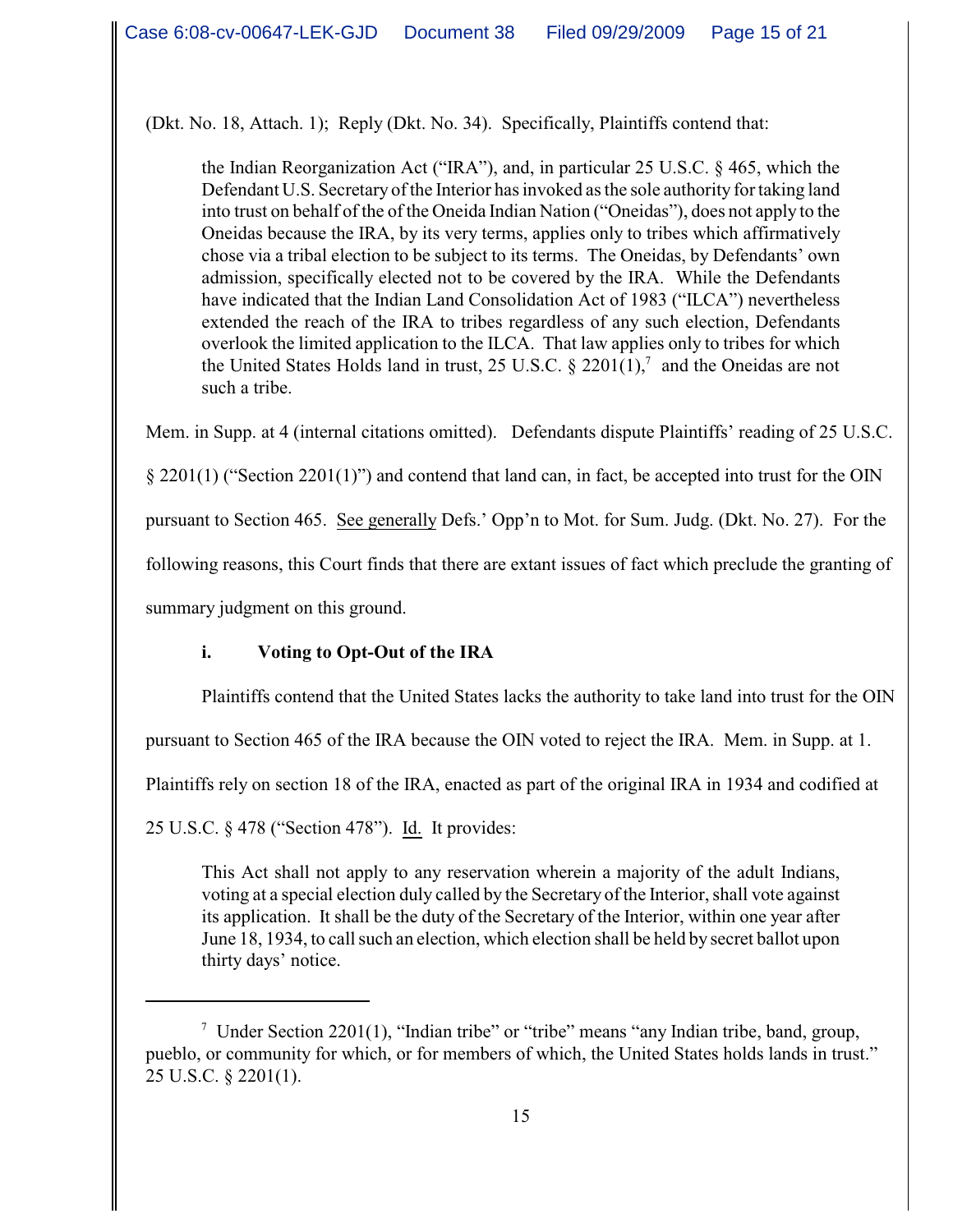25 U.S.C. § 478.

In 1935, Congress extended the voting deadline and changed the majority vote requirement from a majority of eligible adults to a majority of those voting, assuming at least thirty percent (30%) of eligible adults voted. See 25 U.S.C. § 478a. A tribe that did not vote, or that did not meet the statutory requirements, did not, under Section 478, reject the IRA. Id. Defendants concede that the OIN opted out of the IRA by tribal vote. See Defs.' Opp'n to Mot. for Sum. Judg. at 2-4. It is, however, irrelevant whether the OIN rejected the IRA, $\alpha$  as Congress enacted the Indian Land Consolidation Act ("ILCA"), 25 U.S.C.  $\S$  2202 ("Section 2202"),<sup>9</sup> to amend or repeal any possible Section 478 trust land disability. See 25 U.S.C. § 2202.

#### **ii. Defining "Tribe" Under 25 U.S.C. § 2201(1)**

In the ROD, the DOI invoked Section 2202 as authority for accepting land into trust for the OIN pursuant to Section 465. See ROD at 33-34 ("In the 1983 Indian Land Consolidation Act, 25 U.S.C. § 2202, Congress extended the provisions of Section 5 to all tribes except as otherwise provided under Federal law. Therefore, no statutory limitation on acquiring land in trust is applicable to the Nation's request."); Defs.' Statement of Facts ¶¶ 13-14 (Dkt. No. 27, Attach. 2). Plaintiffs, however, argue that pursuant to the definition section of ILCA, Section 2201, the OIN are not considered a "tribe." Mem. in Supp. at 5-8.

<sup>&</sup>lt;sup>8</sup> "The Federal Defendants are aware that the Nation believes that the vote to opt out of the IRA may not have been valid, but for purposes of this motion it is assumed that the ROD is correct on this point. Of course if the Nation is correct, resort to ILCA is not necessary in order to accept land into trust on behalf of the Nation pursuant to the IRA so, as a factual matter, it is immaterial to the ROD." Id. at 2, n. 3.

 $\degree$  Section 2202 states that "the provisions of section 465 of this title shall apply to all tribes notwithstanding the provisions of section 478 of this title . . ." Id.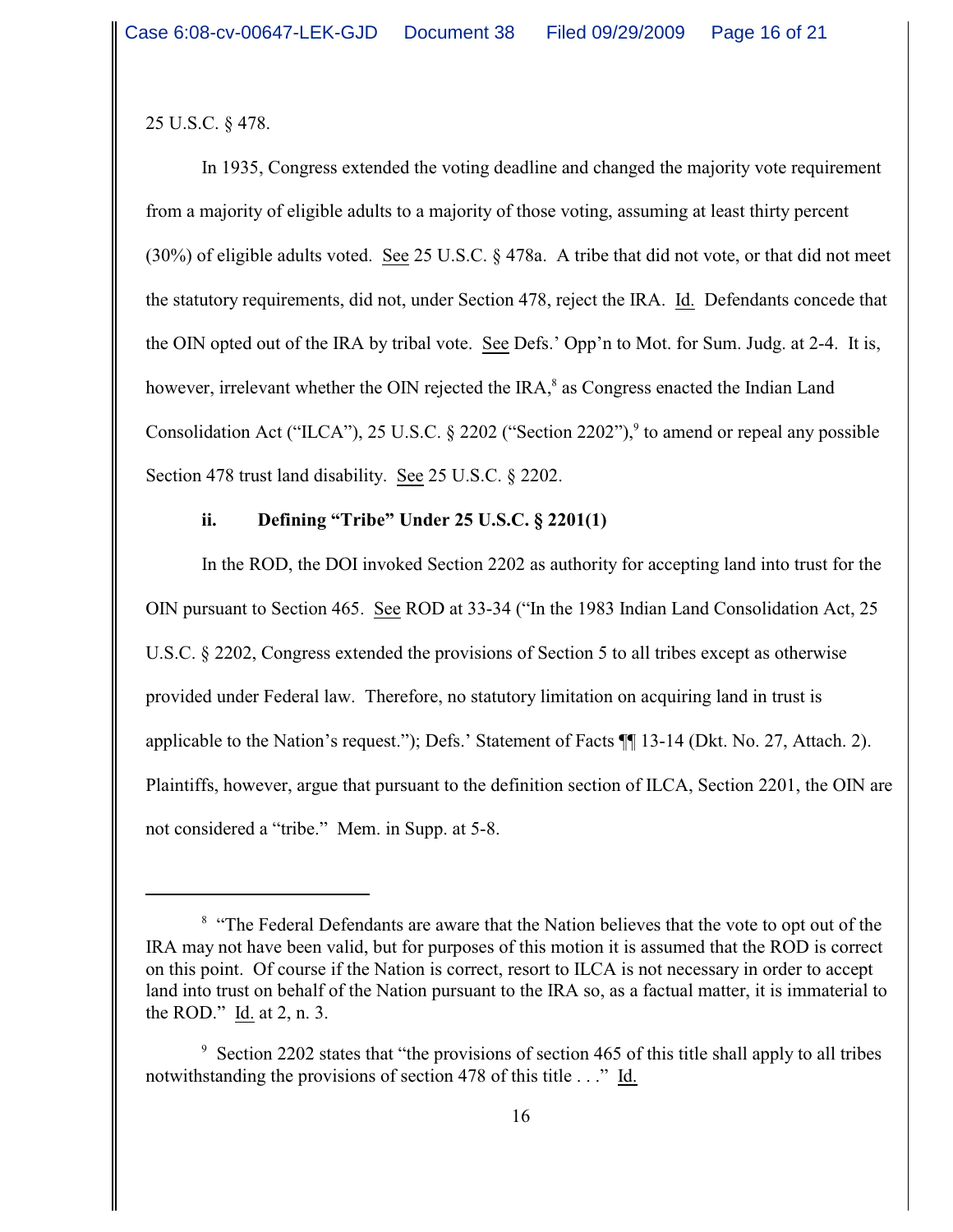Under Section 2201(1), "Indian tribe" or "tribe" is defined as "any Indian tribe, band, group, pueblo, or community for which, or for members of which, the United States holds lands in trust." 25 U.S.C.  $\S 2201(1)$ . Plaintiffs contend that under Section 2201(1), the meaning of "tribe" is restricted to those tribes for which the United States holds land in trust and urge this Court to adopt this reading. Mem. in Supp. at 7. According to Plaintiffs' reasoning, the "all tribes" provision in Section 2202 would then be restricted to only those entities that already have trust land. See id. The Defendants contest Plaintiffs' reading of the statute. See Defs.' Opp'n to Mot. for Sum. Judg. at 4- 19. Defendants argue that the statutory purpose, legislative history, and canons of construction refute Plaintiffs' interpretation. See id. This is an issue of first impression.

A principle purpose of both the IRA and ILCA was to restore Indian economic life through expanding tribal land bases. The IRA was promulgated in 1934 as "[a]n Act to conserve and develop Indian lands and resources." 48 Stat. 984 (1934). "The intent and purpose of the [IRA] was 'to rehabilitate the Indian's economic life and give him a chance to develop the initiative destroyed by a century of oppression and paternalism.'" Mescalero Apache Tribe v. Jones, 411 U.S. 145, 152-54 (quoting H.R. Rep. No. 1804, 73d Cong., 2d Sess., 6 (1934)); see also Morton v. Mancari, 417 U.S. 535, 542 (1974) ("The overriding purpose of the [IRA] was to establish machinery whereby Indian tribes would be able to assume a greater degree of self-government, both politically and economically"). ILCA was subsequently enacted in 1983 to further effectuate this purpose by, *inter alia*, removing the Section 478 disability and expanding the reach of the IRA and Section 465, specifically. See H.R. Rep. No. 97-908, 7 (1982) ("Section 203 [25 U.S.C. § 2202] extends the provisions of section 5 of the Act of June 18, 1834 [i.e., the IRA] to all tribes."). Restricting the definition of "tribe" under Section 2201(1) to only include tribes for which the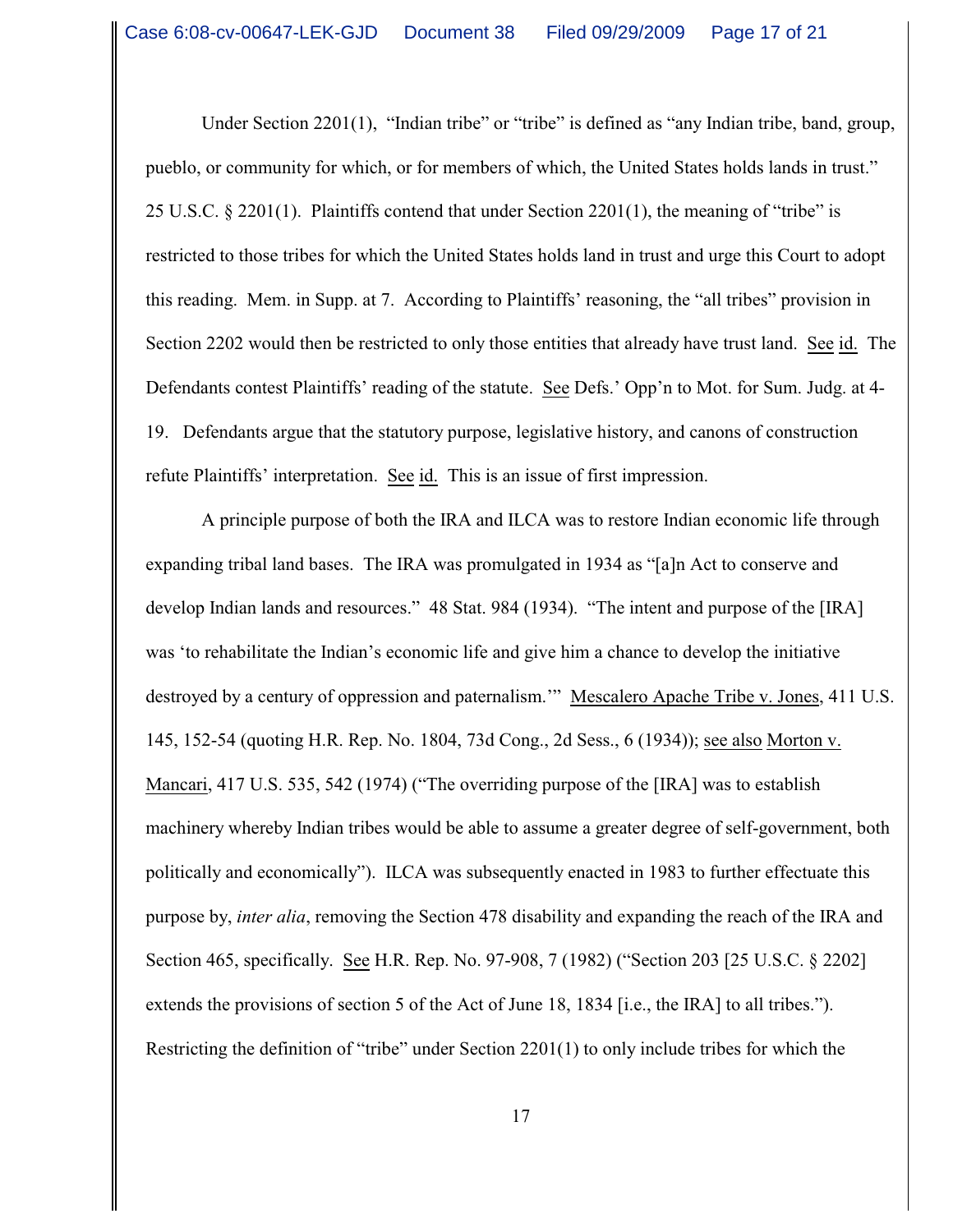United States already holds land in trust would vitiate the very purpose and intent of  $ILCA$ <sup>10</sup> Further, the canons of statutory construction support giving the word "tribe" a less restricted meaning.

The Supreme Court has stated that according to the rule of the last antecedent, "a limiting clause or phrase . . . should ordinarily be read as modifying only the noun or phrase that it immediately follows. . . ." Barnhart v. Thomas, 540 U.S. 20, 26 (2003). In Barnhart, the Court construed a statute providing disability benefits to a claimant if "he is not only unable to do his previous work but cannot . . . engage in another kind of substantial gainful work which exists in the national economy." Id. at 21-22. The question was whether "which exists in the national economy" modifies only the phrase it followed, "another kind of substantial gainful work," or whether it modifies all previous phrases, specifically "his previous work." Id. The Court of Appeals had read

<sup>&</sup>lt;sup>10</sup> Even assuming *arguendo* that this Court was incorrect about Congress' intent and purpose of the IRA and ILCA, which it is not, the DOI's interpretation, which is consonant with that of the Defendants, would be entitled to deference. In determining whether to accept an administrative agency's interpretation of a statute that it is tasked with administering, the Court should first inquire whether:

Congress has directly spoken to the precise question at issue. If the intent of Congress is clear, that is the end of the matter. If, however, the Court determines Congress has not directly addressed the precise question at issue, the court does not simply impose its own construction on the statute, as would be necessary in the absence of an administrative interpretation. Rather, if the statute is silent or ambiguous with respect to the specific issue, the question for the court is whether the agency's answer is based on a permissible construction of the statute.

Chevron, U.S.A., Inc. v. Natural Res. Def. Council, Inc., 467 U.S. 837, 842 (1984). As evidenced by the ROD, the DOI's interpretation of Section 2201(1) is consistent with Defendants. See ROD at 33-34. In order to uphold the DOI's interpretation, the court need only find that the DOI's interpretation "is a sufficiently rational one." Chem. Mfrs. Ass'n v. Natural Res. Def. Council, Inc., 470 U.S. 116, 125 (1985). Here, Plaintiffs fail to proffer any argument that pushes the DOI's interpretation "over the edge of reasonable interpretation." Whitman, 531 U.S. at 485.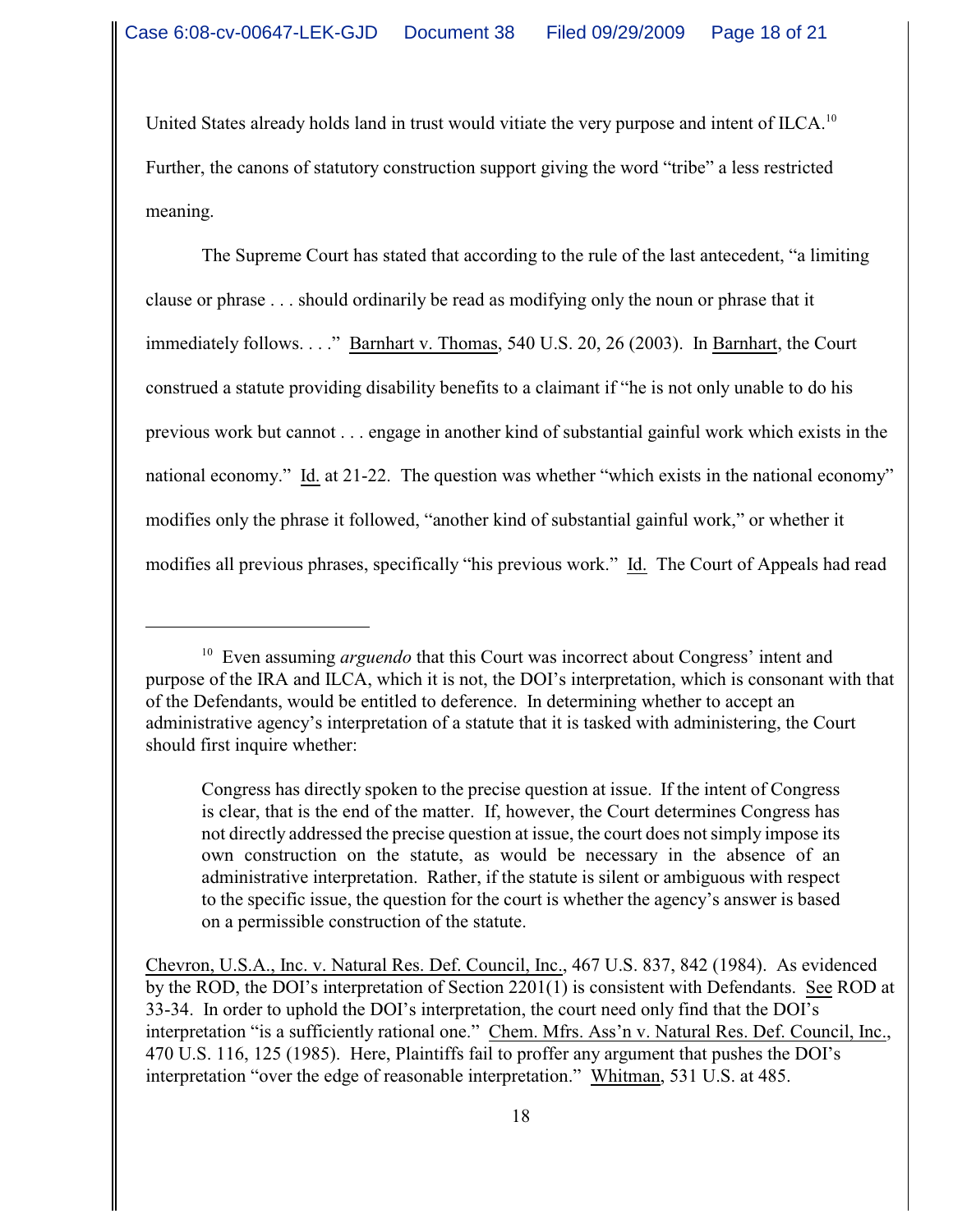the limiting language to modify all prior phrases. The Supreme Court said that this was in "disregard[]" of the rule of the last antecedent, under which the limitation at the end of the statute applied only to the last antecedent, not to an earlier phrase in the statute. Justice Scalia, writing for a unanimous Court, explained "the error of the Third Circuit's perception" that the limitation at the end of the statute applied to more than the last antecedent:

Consider, for example, the case of parents who, before leaving their teenage son alone in the house for the weekend, warn him, "You will be punished if you throw a party or engage in any other activity that damages the house." If the son nevertheless throws a party and is caught, he should hardly be able to avoid punishment by arguing that the house was not damaged. The parents proscribed (1) a party, and (2) any other activity that damages the house. As far as appears from what they said, their reasons for prohibiting the home-alone partymay have had nothing to do with damage to the house- -for instance, the risk that underage drinking or sexual activity would occur. And even if their only concern was to prevent damage, it does not follow from the fact that the same interest underlay both the specific and the general prohibition that proof of impairment of that interest is required for both.

Id. at 27-28.

In Barnhart, the Court relied on FTC v. Mandel Brothers, Inc., 359 U.S. 385 (1959), which construed a statute defining "invoice" as "a written account, memorandum, list, or catalog . . . transported or delivered to a purchaser, consignee, factor, bailee, correspondence, or agent, or any other person who is engaged in dealing commercially in fur products or furs." The Court of Appeals had interpreted "who is engaged in dealing commercially in fur products or furs" as applying to all prior phrases, such as "purchaser" and "consignee." The Supreme Court reversed, holding that the limitation applied only to the last antecedent, "any other person." The "limiting clause is to be applied only to the last antecedent." 359 U.S. at 389 & n.4; see also United States v. Kerley, 416 F.3d 176, 180 & n.2 (2d Cir. 2005) (in statute defining "support obligation" as "any amount determined under a court order or an order of an administrative process pursuant to the law of a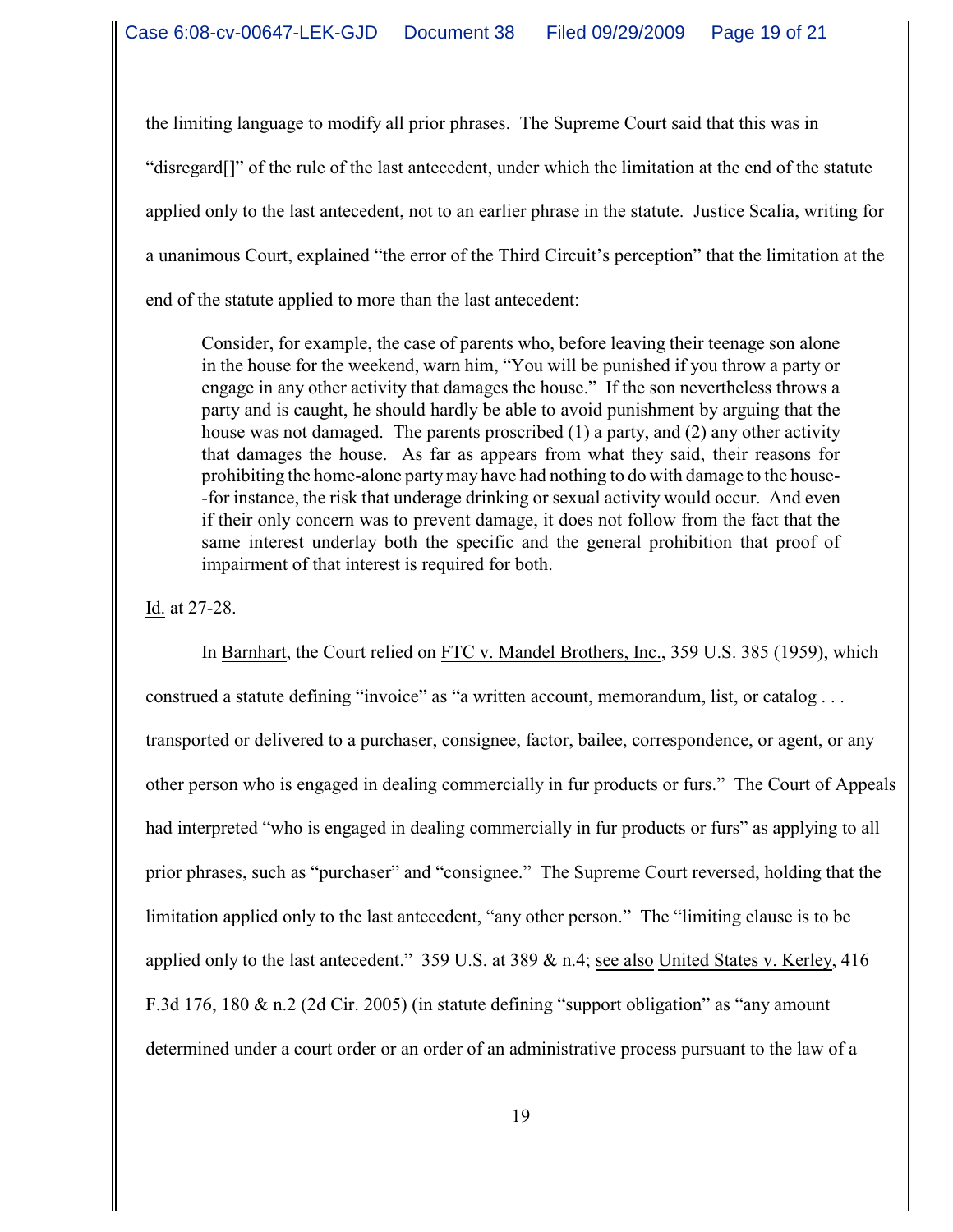State or of an Indian tribe," qualifying phrase "pursuant to, etc." applies to last antecedent, "order of an administrative process," and not to earlier antecedent, "court order"). The Court rejects Plaintiffs' position that the last antecedent rule is "ridiculous as applied . . . . [and] totally unavailing." $\frac{11}{11}$  Reply at 3.

Finally, the Supreme Court has also said that "[w]hen we are faced with . . . two possible constructions [of a statute], our choice between them must be dictated by a principle deeply rooted in th[e] Court's Indian jurisprudence: '[s]tatutes are to be construed liberally in favor of the Indians, with ambiguous provisions interpreted to their benefit." County of Yakima v. Confederated Tribes, 502 U.S. 251, 269 (1992) (quoting Montana v. Blackfeet Tribe, 471 U.S. 759, 766 (1985)); accord County of Oneida v. Oneida Indian Nation, 470 U.S. 226, 247 (1985). Based on the foregoing discussion, this Court finds that "for which, or for members of which, the United States holds lands in trust" only applies to the last antecedent, "community," and not to the entirety of Section

 $11$  Further, a feature of, or corollary, to the rule of the last antecedent is the rule of punctuation. It confirms the proper reading of the trust land qualification at the end of Section 2201(1) as applying only to the word "community." "When a modifier is set off from a series of antecedents by a comma, the modifier should be read to apply to each of those antecedents." Kahn Lucas Lancaster, Inc. v. Lark Int'l Ltd, 186 F.3d 210, 215 (2d Cir. 1999) (abrogated on other grounds) (for term defined as "clause in a contract or an arbitration agreement, signed by the parties," modifier applied to all antecedents because it was set off by a comma). Where the comma is not used to set off the modifier, then there is confirmation that the modifier applies only to the last antecedent. See id. at 216 n.1.

Under this rule of punctuation, it would be necessary to insert a comma, as shown below, to read the trust land qualification at the definition's end as applying to "tribe" and the entire series that comes before, rather than as just applying to the last antecedent, "community," i.e., "Indian tribe" or "tribe" means "any Indian tribe, band, group, pueblo, or community *[,]* for which, or for the members of which, the United States holds land in trust." Obviously, however, there is no such comma in Section 2201(1). The absence confirms that the trust land qualification modifies only the antecedent to which it is connected, "community."